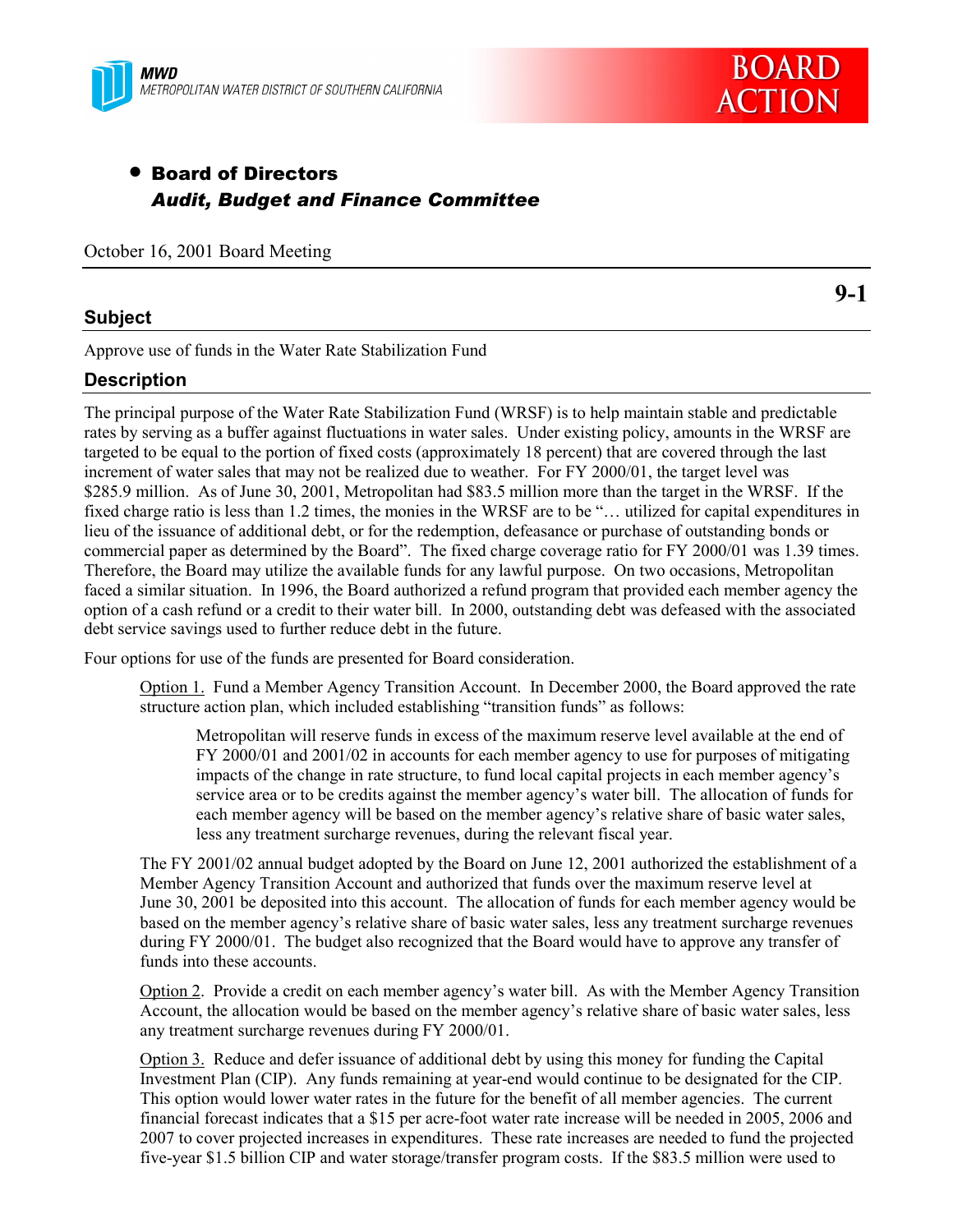fund capital expenditures, the rate increase could be deferred for about one year. Under this scenario, there would be a need for a \$20 per acre-foot water rate increase in 2006 and 2007. **Attachment 1** shows the projected untreated full service water rates under both scenarios.

Option 4. Utilize the funds to help achieve long-term reliability and water quality goals by matching the \$45 million received under Proposition 13 for the Groundwater Conjunctive Use Program, funding \$5 million for security measures to protect Metropolitan facilities and operations, and using \$8 million to fund conservation and water efficiency programs. The remaining \$25.5 million would be returned as credits on the member agencies' water bills in December.

This topic was discussed in detail at the September 6, 2001 meeting of the Subcommittee on Investments and Bond Financing. It was noted that since Metropolitan will be a net user of capital for the foreseeable future, using this money to fund CIP projects is the most fiscally responsible option. Accordingly, the Subcommittee on Investments and Bond Financing unanimously approved Option 3.

# **Policy**

Metropolitan Water District Administrative Code ß 5202(e).

Amounts in the Water Rate Stabilization Fund shall be held for the principal purpose of maintaining stable and predictable water rates and charges. The amount to be held in the Water Rate Stabilization fund shall be targeted to be equal to the portion of the fixed costs of the District estimated to be recovered by water sales revenues during the two years immediately following the eighteen-month period referenced in Section 5202(a). Funds in excess of such targeted amount shall be utilized for capital expenditures of the District in lieu of the issuance of additional debt, or for the redemption, defeasance or purchase of outstanding bonds or commercial paper of the District as determined by the Board. Provided that the District's fixed charge coverage ratio is at or above 1.2 amounts in the Water Rate Stabilization Fund may be expended for any lawful purpose of the District, as determined by the Board of Directors.

# **CEQA**

The proposed action is not defined as a project under the California Environmental Quality Act (CEQA) because it involves the creation of government funding mechanisms or other government fiscal activities, which do not involve any commitment to any specific project which may result in a potentially significant physical impact on the environment (Section 15378 (b)(4) of the State CEQA Guidelines). In addition, where it can be seen with certainty that there is no possibility that the proposed action in question may have a significant effect on the environment, the proposed action is not subject to CEQA (Section 15061(b)(3) of the State CEQA Guidelines).

The CEQA determination is: Determine that the proposed action is not subject to the provisions of CEQA per Sections 15378(b)(4) and 15061(b)(3) of the State CEOA Guidelines.

# **Board Options/Fiscal Impacts**

## **Option #1**

Adopt the CEQA determination and authorize that \$83.5 million be deposited into the Member Agency Transition Account. The allocation of funds for each member agency will be based on the member agency's relative share of basic water sales, less any treatment surcharge revenues during FY 2000/01. **Fiscal Impact:** \$83.5 million

## **Option #2**

Adopt the CEQA determination and authorize that \$83.5 million be credited against member agency water bills. The allocation of funds for each member agency will be based on the member agency's relative share of basic water sales, less any treatment surcharge revenues during FY 2000/01. **Fiscal Impact:** \$83.5 million

#### **Option #3**

Adopt the CEQA determination and authorize that \$83.5 million be designated to fund Capital Investment Plan expenditures in lieu of the issuance of additional debt.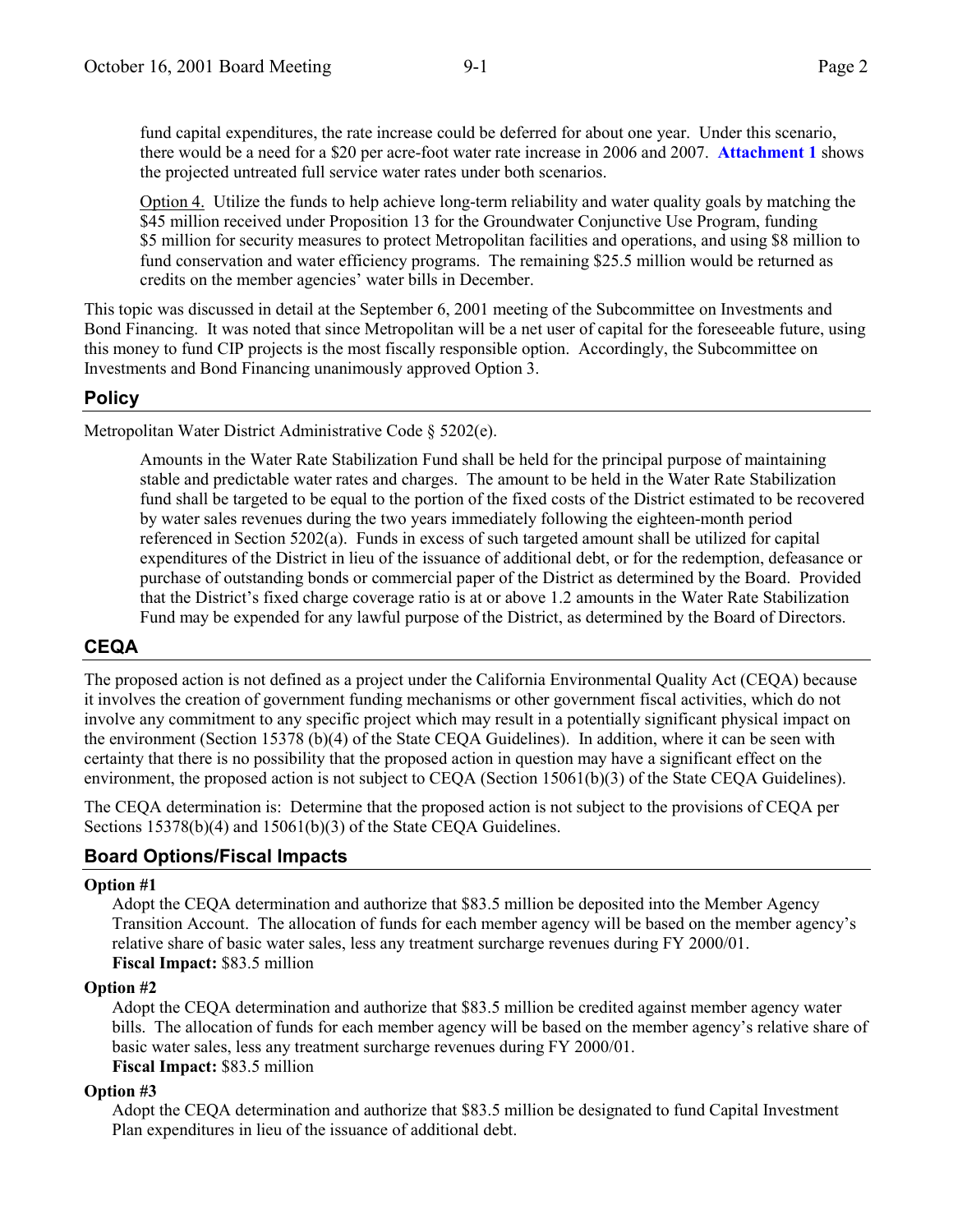**Fiscal Impact:** Reduces the need for additional debt by \$87.7 million

#### **Option #4**

Adopt the CEQA determination and authorize that \$58 million be designated to help achieve long-term reliability, security, and water quality goals and \$25.5 million be credited on the member agencies' water bills.

**Fiscal Impact:** \$83.5 million

#### **Staff Recommendation**

Staff concurs that the Subcommittee's recommendation to use these available funds to defer and reduce debt is a fiscally responsible use of the Water Rate Stabilization Funds. In addition, the use of these funds to encourage and finance conjunctive use, conservation and one-time security measures is consistent with Metropolitan's mission and role as regional provider. Therefore, staff recommends the Board approve either Option #3 or Option #4.

9/24/2001 *Brian G. Thomas Date*

*Chief Financial Officer*

9/27/2001

*Ronald R. Gastelum Chief Executive Officer*

*Date*

### **Attachment 1 - Untreated Full Service Water Rate**

BLA #1262